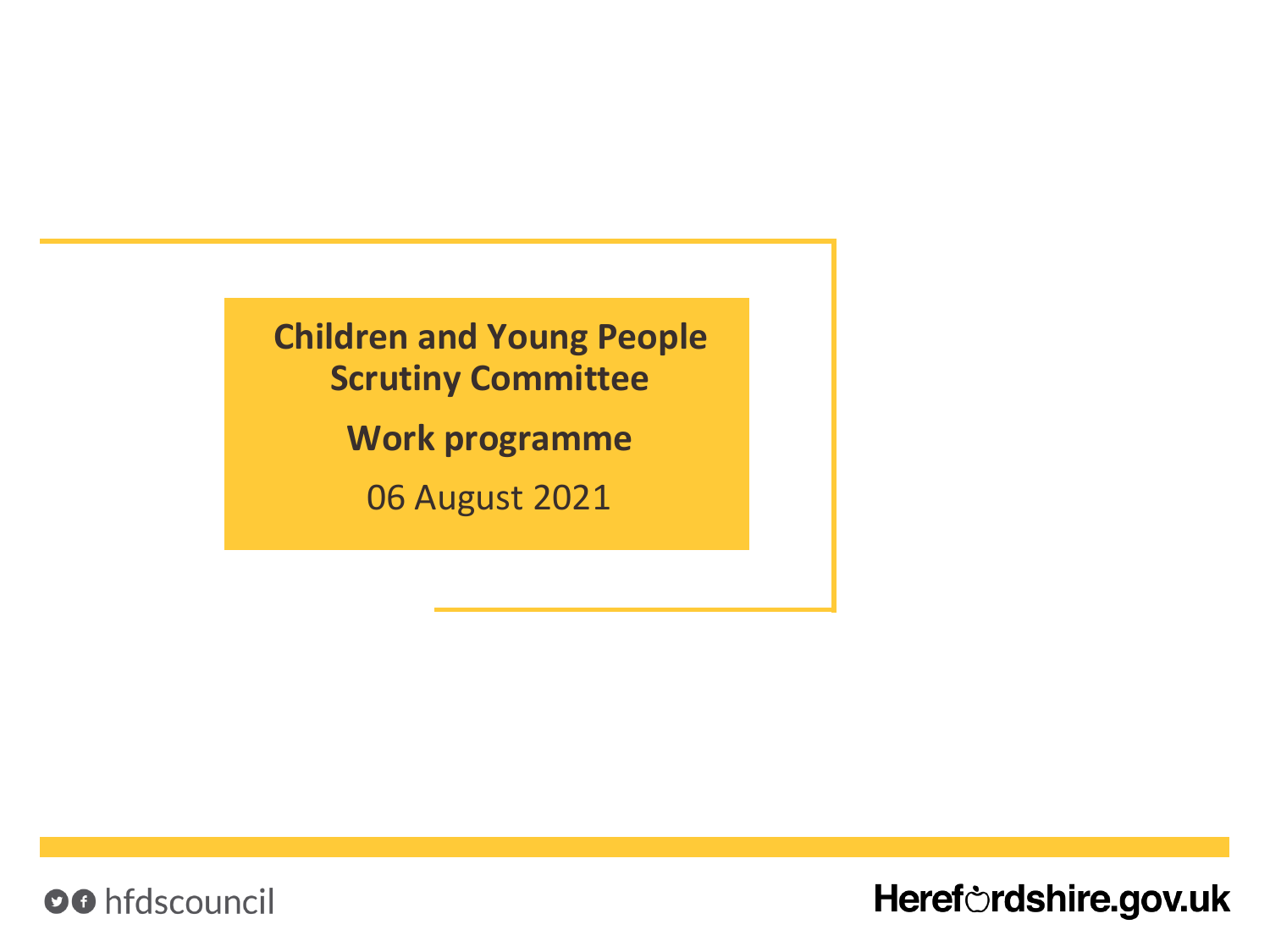# **Work programme rationalisation and prioritisation**

- Potential items of business have been identified previously and other items may be proposed. These need to rationalised and prioritised, reflecting the time and resources available.
- Should this go on the work programme?

**Yes, if…**

- $\checkmark$  the issue is strategic, county-wide and not limited to just a few communities...
- $\checkmark$  scrutiny is being proactive, able to make a difference at the right time...
- $\checkmark$  additional transparency and influence can be added to the topic at hand...
- $\checkmark$  there is considerable public interest in scrutiny lifting the lid.
- How can the issue be dealt with most efficiently and effectively?
	- a briefing note
	- q a seminar / workshop
	- an agenda item
	- q a task and finish group

#### **OO** hfdscouncil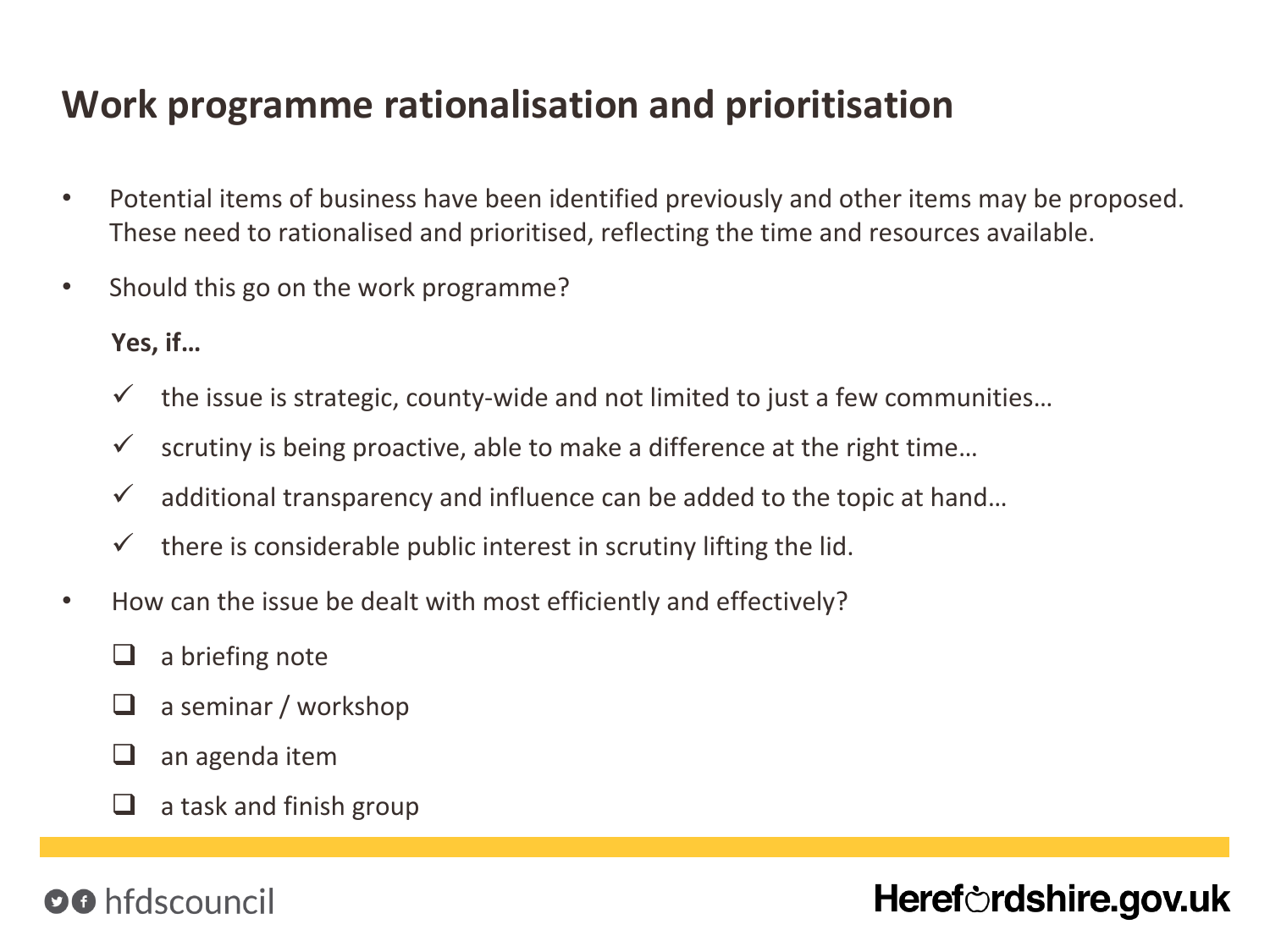# **Annual reports**

The following reports are recommended to be considered by the committee on an annual basis:

- 1. Independent Reviewing Officer (IRO) and Child Protection (CP)
- 2. Adoption Service
- 3. Fostering Service
- 4. Principal Social Worker
- 5. Local Authority Designated Officer (LADO)
- 6. Health & Wellbeing
- 7. Herefordshire Children's Safeguarding Partnership
- 8. Corporate Parenting
- 9. Youth Justice Plan
- 10. Complaints/Compliments and Comments

# **OO** hfdscouncil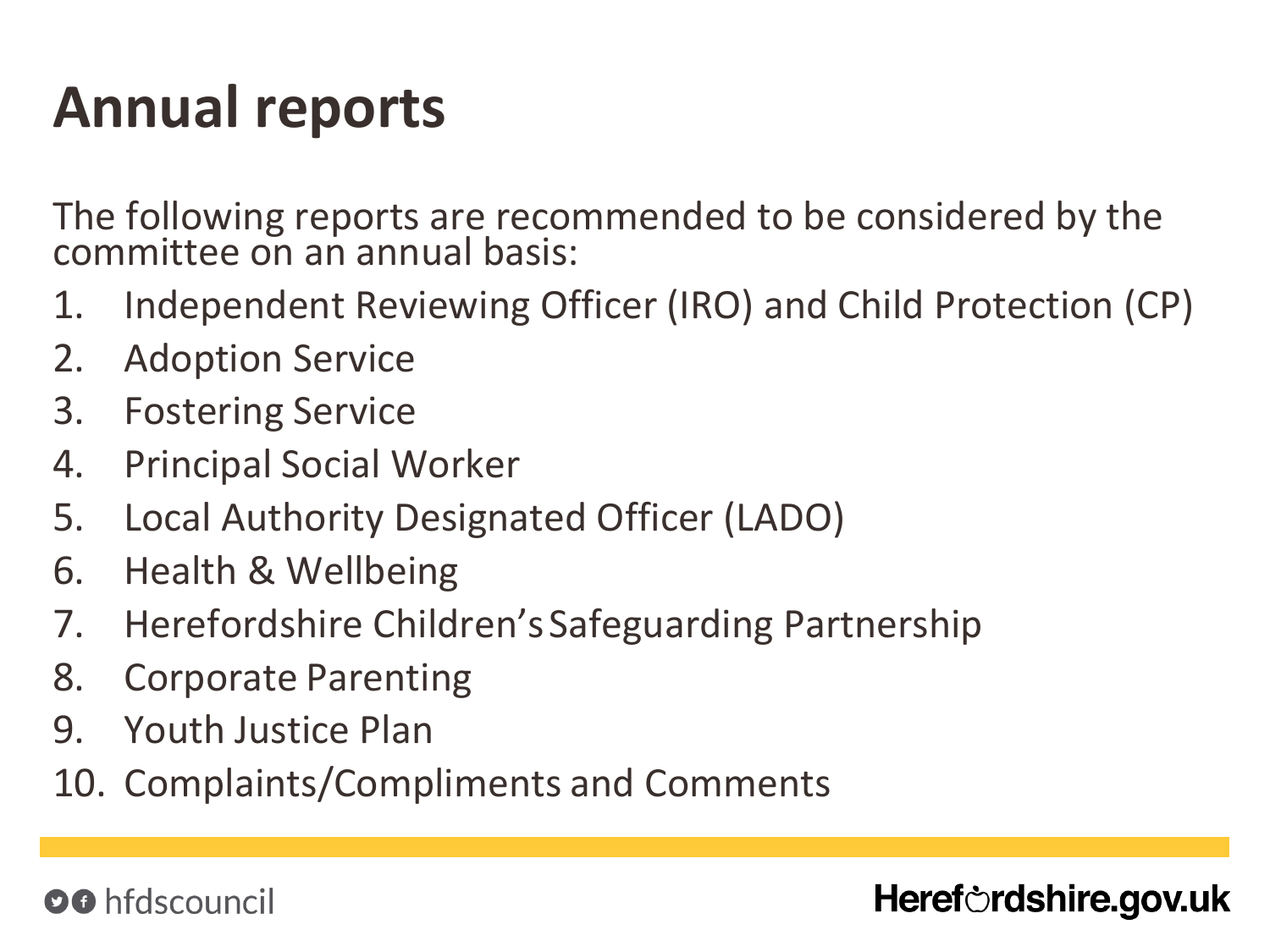#### **Agreed meeting dates**

**Thursday 5 August 2021 – mainstream agenda**

**Tuesday 7 September 2021 – improvement focus**

**Tuesday 12 October 2021 – mainstream agenda**

**Tuesday 23 November 2021 – improvement focus**

**Tuesday 7 December 2021 – mainstream agenda**

**Tuesday 11 January 2022**

**Tuesday 22 March 2022**

OO hfdscouncil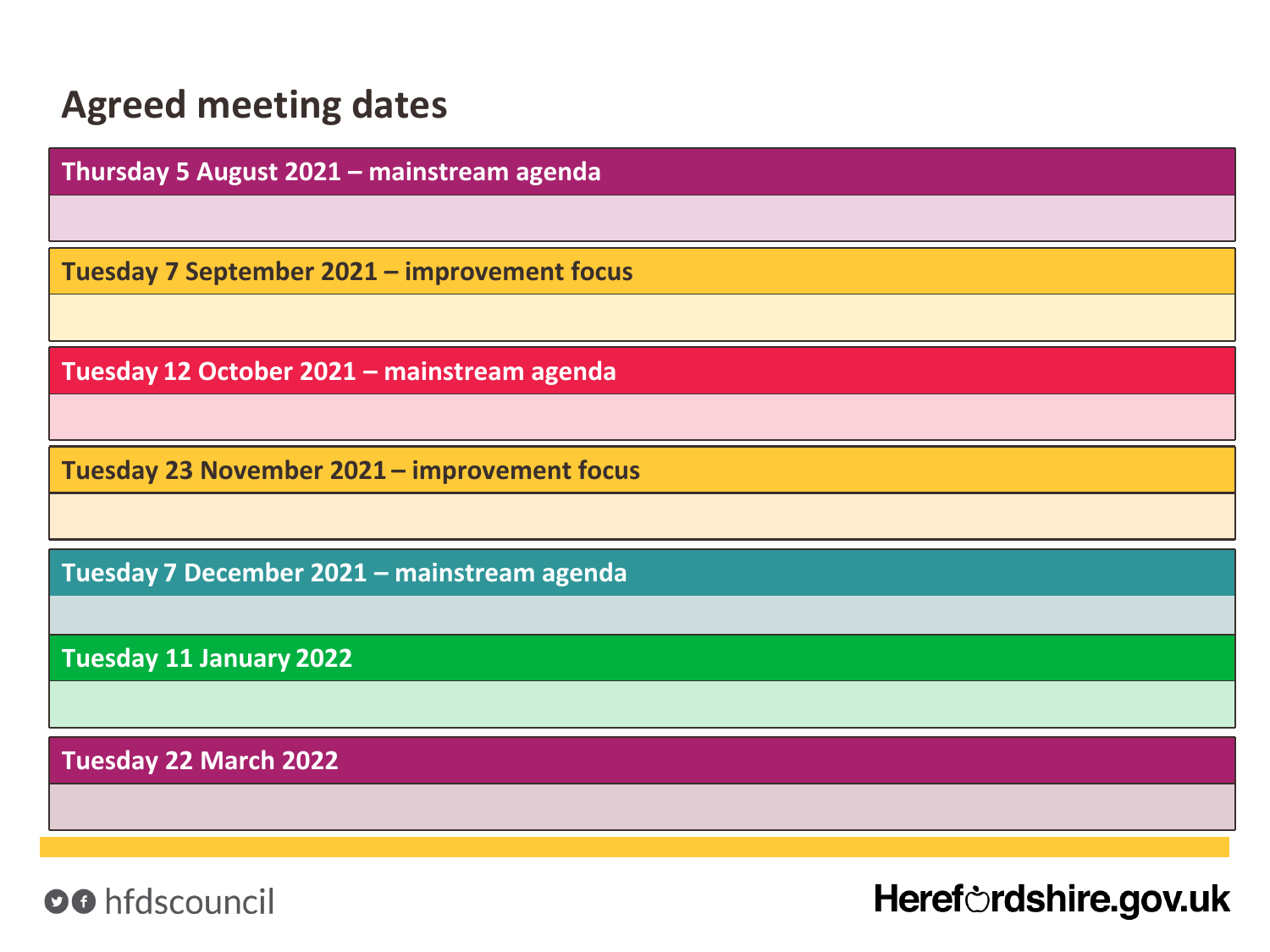| $\mathcal{A}$                                  | $\frac{1}{2}$             |                                                                                                                          | $\#$                                                                                       |
|------------------------------------------------|---------------------------|--------------------------------------------------------------------------------------------------------------------------|--------------------------------------------------------------------------------------------|
| $=$<br>$\mathcal{A}$                           | 8 ><br>$\sim$ $\sim$      | $1 \quad 2$ ,<br>$\overline{0}$                                                                                          |                                                                                            |
| #<br>#<br>$\equiv$<br>$\overline{0}$<br>$\, >$ | $\sim$<br>$\gamma$        | $^{\copyright}$<br>8<br><b>MA</b><br>$\overline{2}$<br>$\, {\bf B}$<br>$\mathcal{L}=\mathcal{L}(\mathcal{L})$ .<br>$\,<$ | 9<br>$\prec$<br>$\#$ :<br>$5\phantom{.0}$<br>Ą,<br>$\lt$<br>$\mathbf{J}$<br>$5\phantom{.}$ |
| #                                              | $\overline{0}$<br>9B<br># | $\sim$ 2<br>$\sim$                                                                                                       | ÷<br><b>Card</b><br>9 <                                                                    |
| 2                                              |                           |                                                                                                                          |                                                                                            |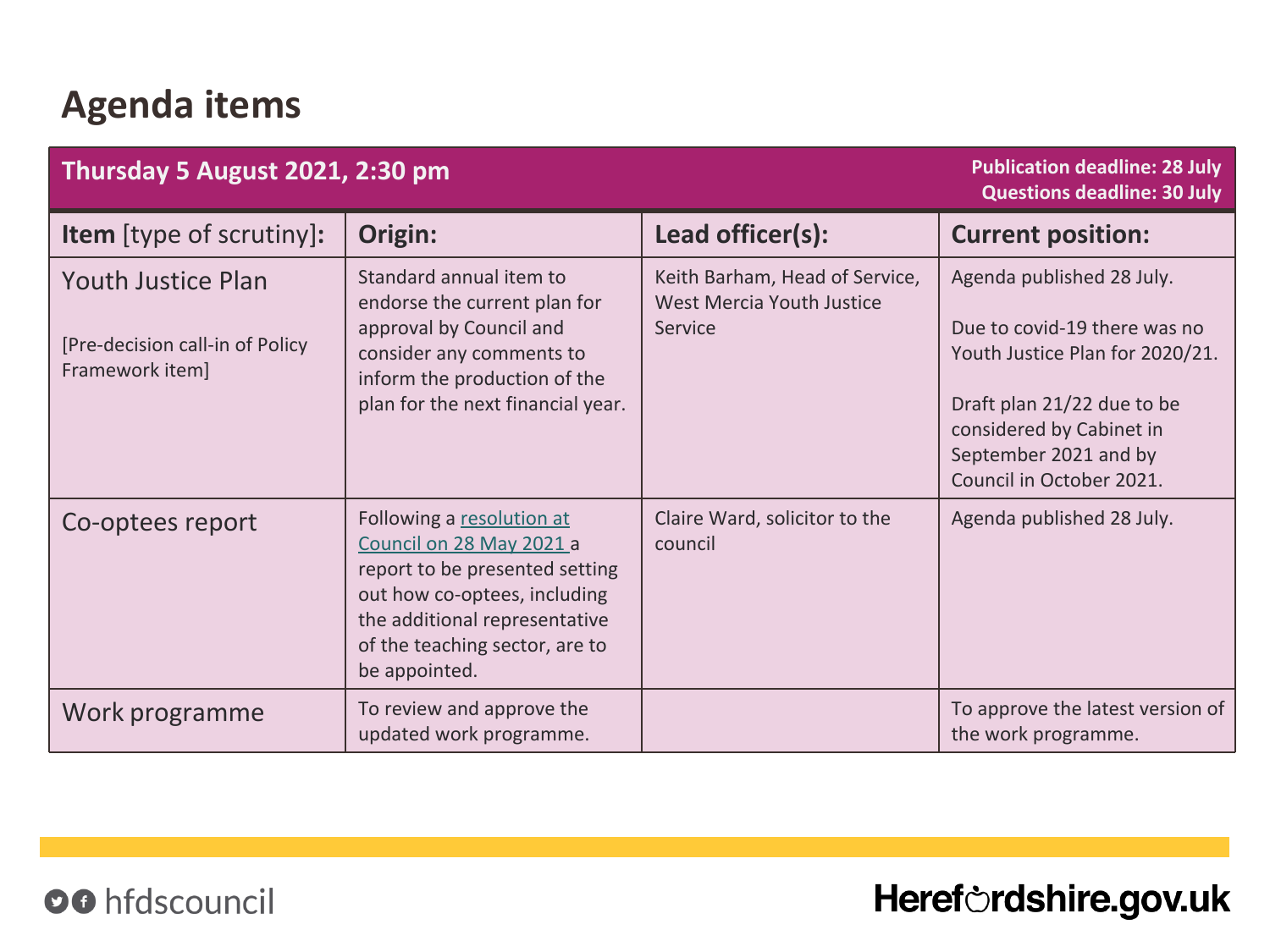| Tuesday 7 September 2021, 2:30pm<br><b>Improvement Focus</b>         |                                                                                                                                                                                                                                                                                                                                                                                                                                                                                                                                                                                                                                                                        | <b>Publication deadline: - 27 August</b><br><b>Questions deadline: - 1 September</b>                                   |                                |
|----------------------------------------------------------------------|------------------------------------------------------------------------------------------------------------------------------------------------------------------------------------------------------------------------------------------------------------------------------------------------------------------------------------------------------------------------------------------------------------------------------------------------------------------------------------------------------------------------------------------------------------------------------------------------------------------------------------------------------------------------|------------------------------------------------------------------------------------------------------------------------|--------------------------------|
| Item [type of scrutiny]:                                             | Origin:                                                                                                                                                                                                                                                                                                                                                                                                                                                                                                                                                                                                                                                                | Lead officer(s):                                                                                                       | <b>Current position:</b>       |
| <b>Improvement Plan</b><br>timescales report<br>[Performance review] | The committee received a<br>report on 20 May 2021 on<br>developments in the children's<br>legal team. It was requested<br>that the following be added to<br>the work programme for the<br>July meeting:<br>To receive a project plan with<br>timescales of all legal services<br>teams actions, required as part<br>of the overall improvement<br>plan considerations (e.g. new<br>escalation protocol and end of<br>life protocol). As part of the<br>project plan, a tasks vs<br>resources available breakdown<br>be produced to identify who<br>does what to show 1) where<br>resources and gaps existing;<br>and 2) the actions and<br>timescales to address them. | Cath Knowles, Interim Director<br>for Children and Families<br>Kate Charlton, Interim Head of<br><b>Legal Services</b> | Deferred from 27 July meeting. |

#### OO hfdscouncil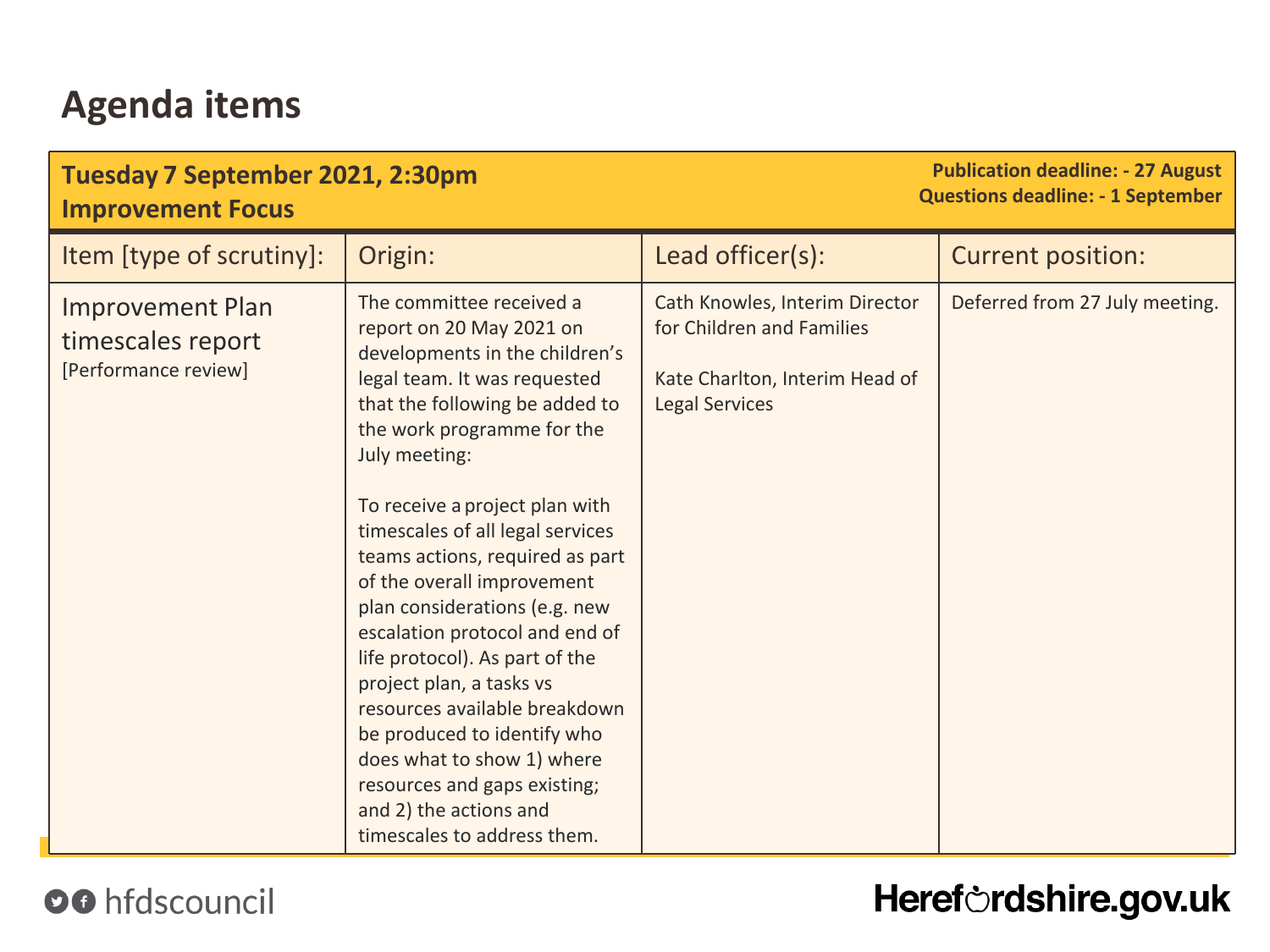| <b>Publication deadline: - 27 August</b><br><b>7 September cont.</b><br><b>Questions deadline: - 1 September</b> |                                                                                             |                                                             |                                                                                          |
|------------------------------------------------------------------------------------------------------------------|---------------------------------------------------------------------------------------------|-------------------------------------------------------------|------------------------------------------------------------------------------------------|
| Item [type of scrutiny]:                                                                                         | Origin:                                                                                     | Lead officer(s):                                            | <b>Current position:</b>                                                                 |
| <b>Draft Improvement</b><br>Plan<br>$performance$ review $-$<br>improvement                                      | Agreed at committee 5 August<br>2021, linked to projected cycle<br>of improvement meetings. | Cath Knowles, Interim Director<br>for Children and Families | Pending discussions at<br>Improvement Board to confirm<br>timescales and content.        |
| <b>Director's Update</b><br>report                                                                               | Agreed at committee 5 August<br>2021, linked to projected cycle<br>of improvement meetings. | Cath Knowles, Interim Director<br>for Children and Families | Pending discussions at<br><b>Improvement Board to confirm</b><br>timescales and content. |

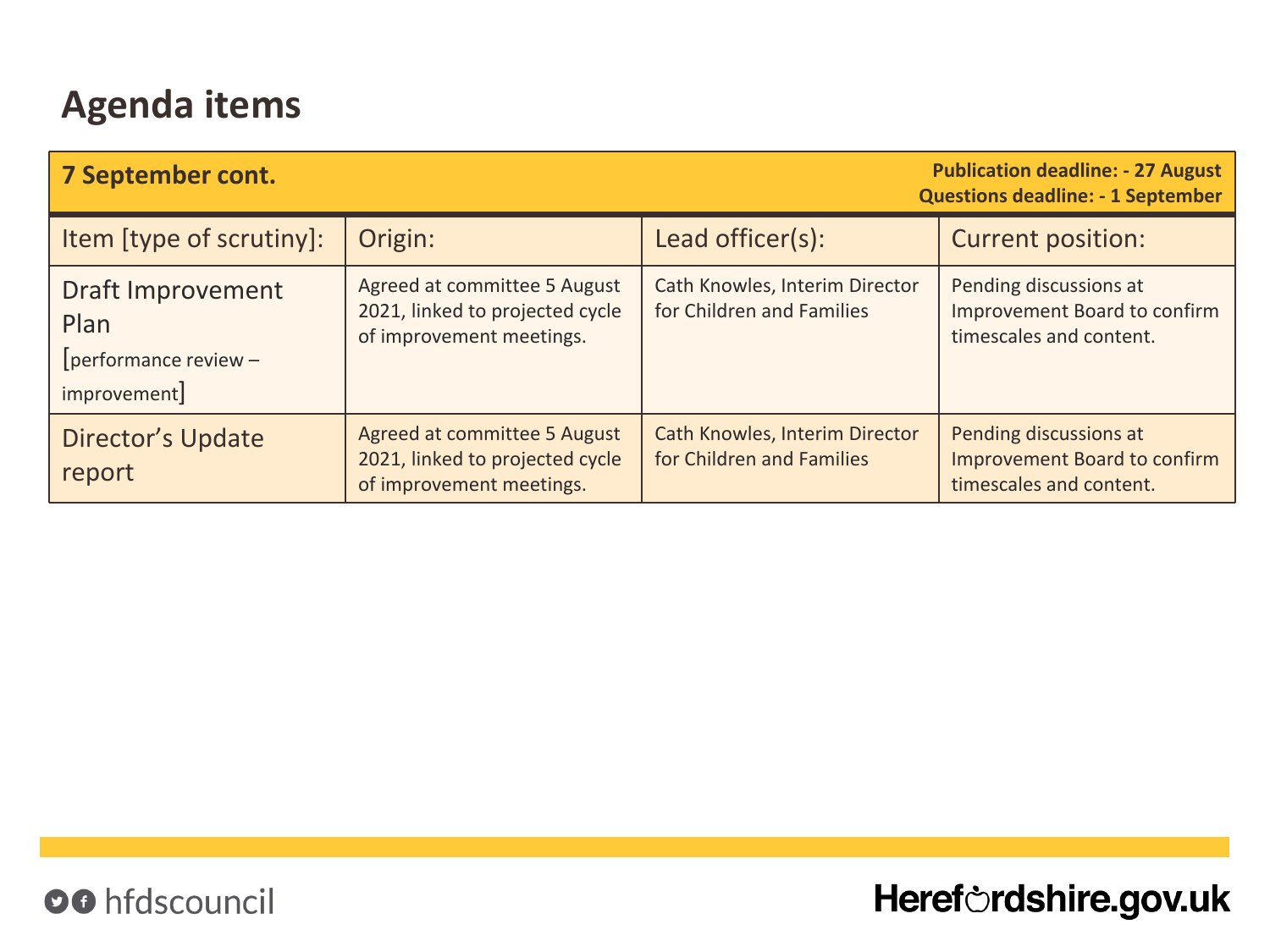| Tuesday 12 October 2021, 2:30 pm                                                                          |                                                                                                                                                                                                                                                                                      |                                                                 | <b>Publication deadline: - 4 October</b><br><b>Questions deadline: - 6 October</b>                                                                                                                                                                                                                                                                                                           |
|-----------------------------------------------------------------------------------------------------------|--------------------------------------------------------------------------------------------------------------------------------------------------------------------------------------------------------------------------------------------------------------------------------------|-----------------------------------------------------------------|----------------------------------------------------------------------------------------------------------------------------------------------------------------------------------------------------------------------------------------------------------------------------------------------------------------------------------------------------------------------------------------------|
| <b>Item</b> [type of scrutiny]:                                                                           | Origin:                                                                                                                                                                                                                                                                              | Lead officer(s):                                                | <b>Current position:</b>                                                                                                                                                                                                                                                                                                                                                                     |
| <b>Independent Reviewing</b><br>Officer (IRO) and Child<br>Protection (CP) report<br>[Performance review] | Performance Review - annual<br>report                                                                                                                                                                                                                                                |                                                                 |                                                                                                                                                                                                                                                                                                                                                                                              |
| <b>Children's Centre</b><br>services, Bromyard<br>[Pre-decision scrutiny]                                 | The committee undertook pre-<br>decision scrutiny on 19 January<br>2021 on Provision Of Children<br>Centre Service In Bromyard<br>Area. It was resolved that the<br>committee undertake a<br>detailed scrutiny exercise on<br>the proposal involving<br>evidence from service users. | Richard Watson, Childrens Joint<br><b>Commissioning Manager</b> | A decision was taken on 19<br>February 2021 to extend the<br>current contract for the<br>delivery of children's centre<br>services in the Bromyard reach<br>area to no later than 31 March<br>2022.<br>A further decision on the<br>future of the contract beyond<br>March 2022 will need to be<br>taken in the autumn of 2021<br>and is proposed to be subject<br>to pre-decision scrutiny. |

OO hfdscouncil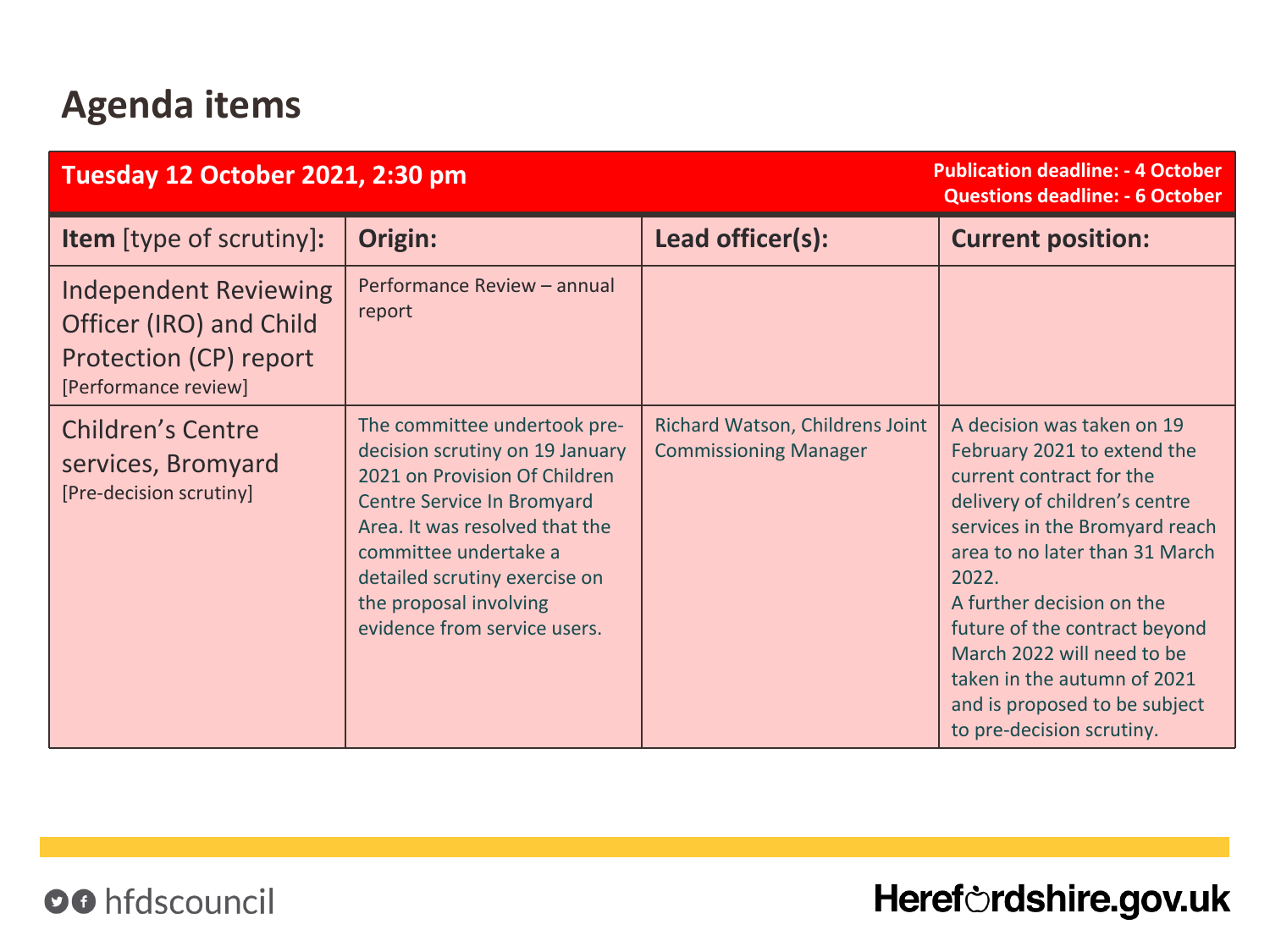| <b>12 October cont.</b>                                                                                             |                                       |                                                                                                   | <b>Publication deadline: - 4 October</b><br><b>Questions deadline: - 6 October</b> |
|---------------------------------------------------------------------------------------------------------------------|---------------------------------------|---------------------------------------------------------------------------------------------------|------------------------------------------------------------------------------------|
| <b>Item</b> [type of scrutiny]:                                                                                     | Origin:                               | Lead officer(s):                                                                                  | <b>Current position:</b>                                                           |
| <b>Herefordshire</b><br><b>Safeguarding Children</b><br>Partnership (HSCP)<br>annual report<br>[Performance review] | Performance Review - annual<br>report | Andrews Osei, Interim AD<br>Corporate Parenting Children in<br>Care and Fostering and<br>Adoption | Expected to be delayed due to<br>review.                                           |
| <b>Local Authority</b><br><b>Designated Officer</b><br>(LADO) annual report<br>[Performance review]                 | Performance Review - annual<br>report |                                                                                                   | Query if this should come<br>alongside IRO / CP report?                            |
|                                                                                                                     |                                       |                                                                                                   |                                                                                    |

OO hfdscouncil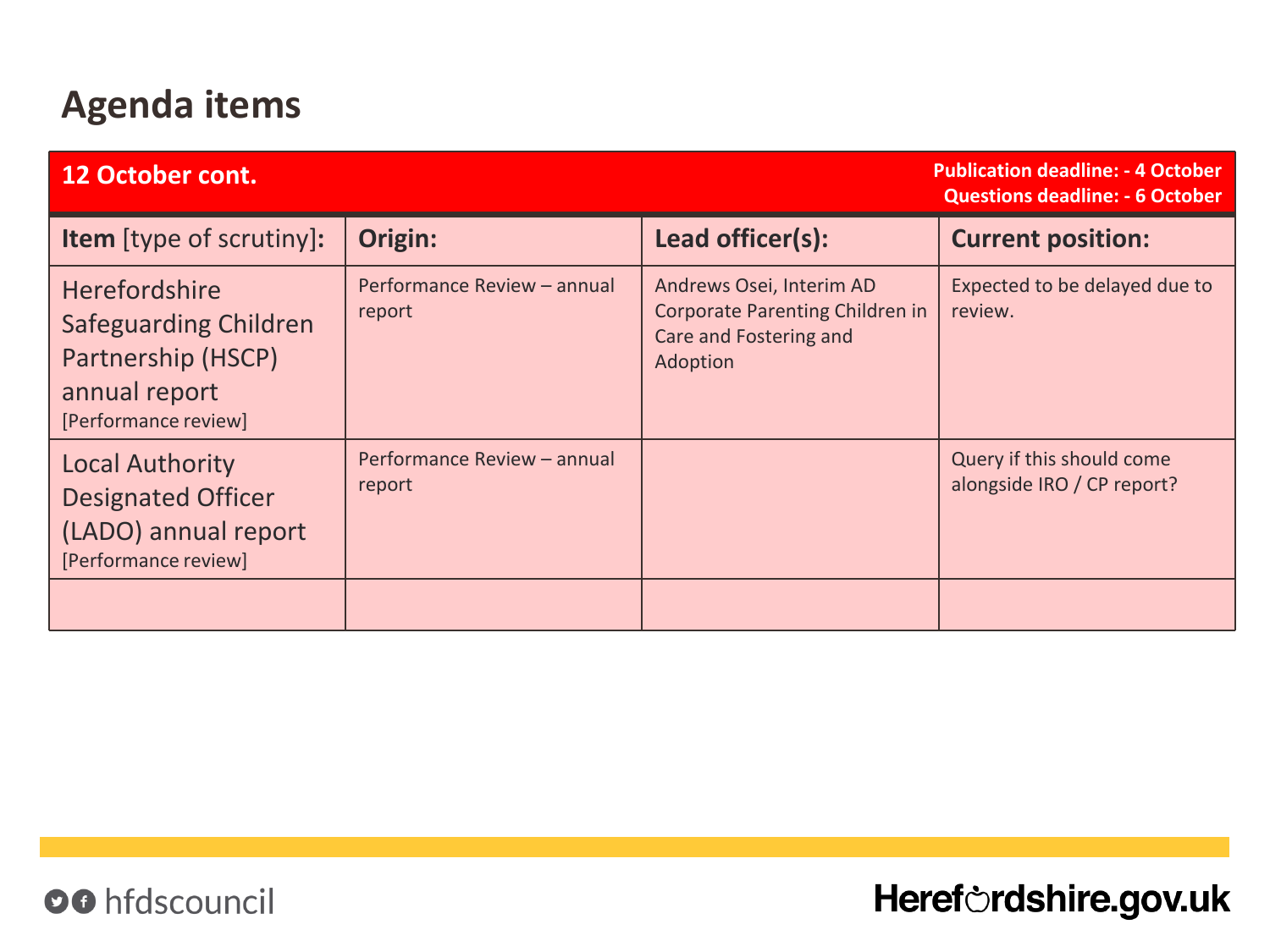| Tuesday 23 November 2021, 2:30pm<br><b>Improvement Focus</b> |  | <b>Publication deadline: - 15 November</b><br><b>Questions deadline: - 17 November</b> |  |
|--------------------------------------------------------------|--|----------------------------------------------------------------------------------------|--|
| <b>Item</b> [type of scrutiny]: $\vert$ <b>Origin:</b>       |  | Lead officer(s):<br><b>Current position:</b>                                           |  |
|                                                              |  |                                                                                        |  |
|                                                              |  |                                                                                        |  |

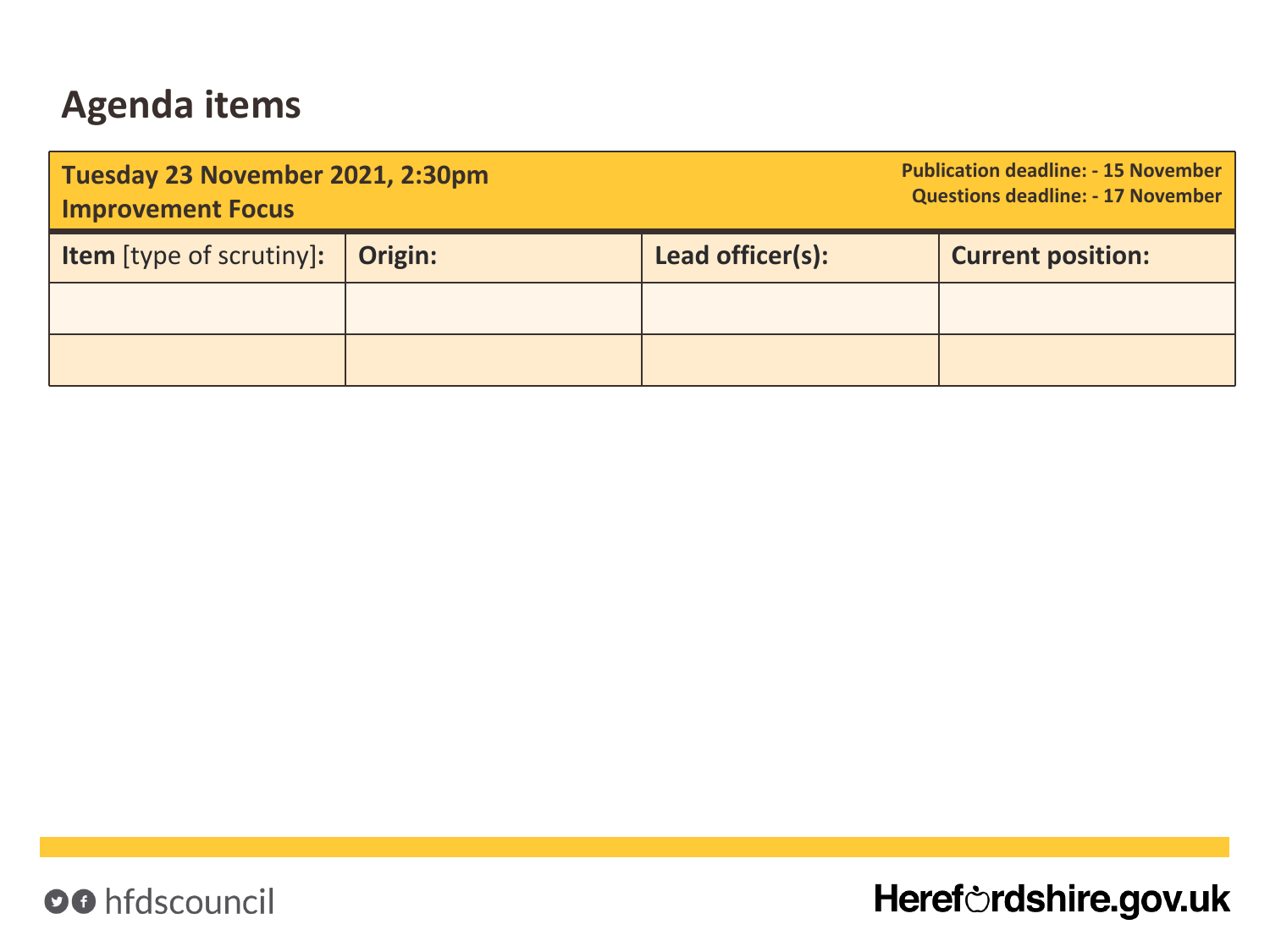| Tuesday 7 December 2021, 2:30 pm                                                                       |                                                                                                                                                                                                                                                                                                                                                                                                                                  | <b>Publication deadline: - 29 November</b><br><b>Questions deadline: - 1 December</b> |                          |
|--------------------------------------------------------------------------------------------------------|----------------------------------------------------------------------------------------------------------------------------------------------------------------------------------------------------------------------------------------------------------------------------------------------------------------------------------------------------------------------------------------------------------------------------------|---------------------------------------------------------------------------------------|--------------------------|
| <b>Item</b> [type of scrutiny]:                                                                        | Origin:                                                                                                                                                                                                                                                                                                                                                                                                                          | Lead officer(s):                                                                      | <b>Current position:</b> |
| <b>Public Health - Dental</b><br><b>Health and Childhood</b><br><b>Obesity</b><br>[Performance review] | Current work programme.<br>To provide a report on the high<br>-level action plan for improving<br>oral health in Herefordshire<br>and details of any progress<br>against the recommendations<br>in the oral health needs<br>assessment.<br>To provide an update on work<br>of the council to address<br>childhood obesity.<br>To provide detail regarding the<br>Public Health England better<br>start in life (BSIL) Programme. |                                                                                       |                          |

OO hfdscouncil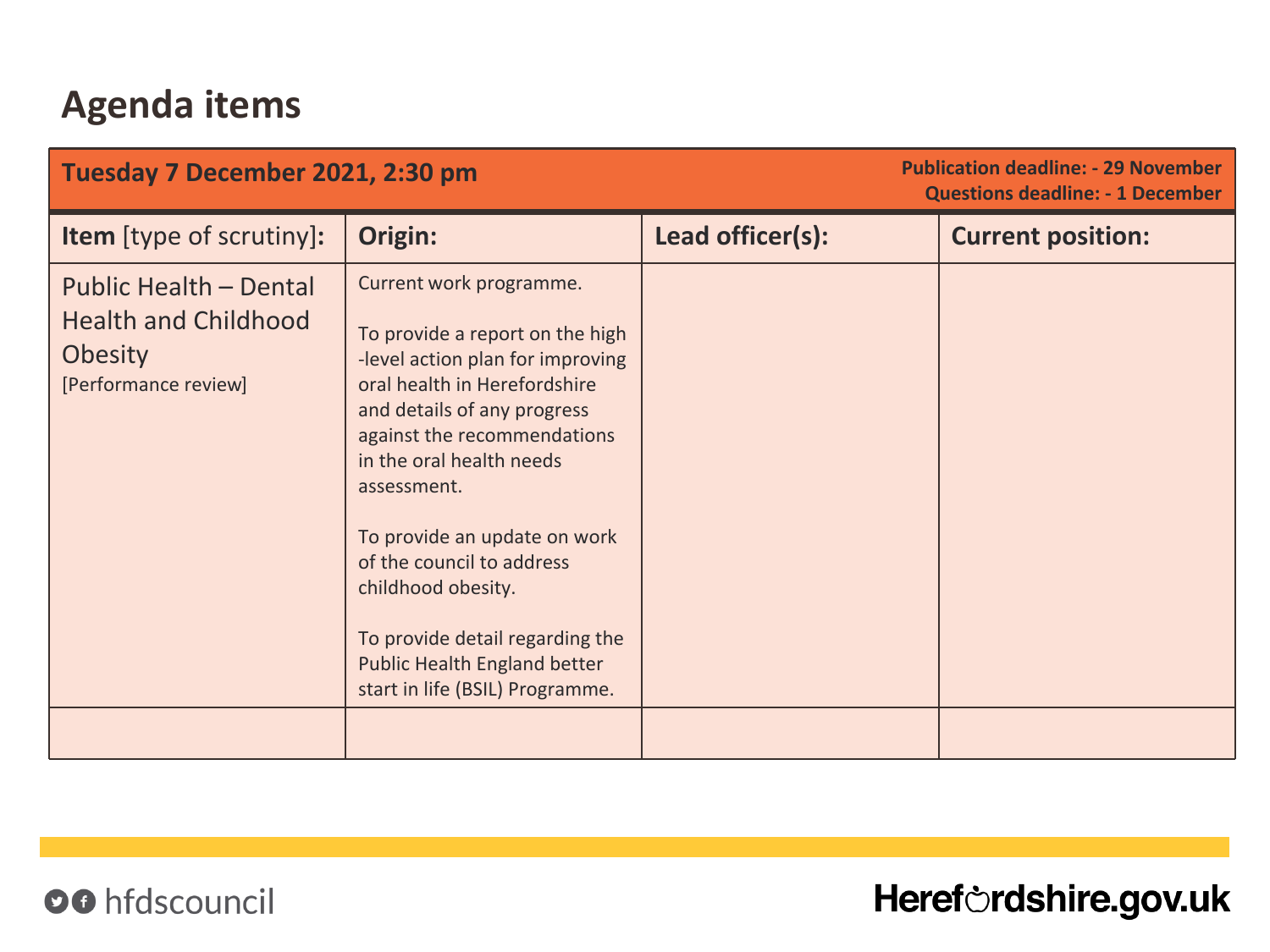| Tuesday 11 January 2022, 2:30 pm                                                                                                                      |         | <b>Publication deadline: 3 January 2022</b><br><b>Questions deadline: -5 January 2022</b>                                                    |                                                                                                               |
|-------------------------------------------------------------------------------------------------------------------------------------------------------|---------|----------------------------------------------------------------------------------------------------------------------------------------------|---------------------------------------------------------------------------------------------------------------|
| <b>Item</b> [type of scrutiny]:                                                                                                                       | Origin: | Lead officer(s):                                                                                                                             | <b>Current position:</b>                                                                                      |
| <b>Budget and Medium</b><br><b>Term Financial Strategy</b><br>(MTFS)<br>[Pre-decision call in / policy]<br>review and development -<br>Annual Report] |         | Andrew Lovegrove, Acting<br>Deputy Chief Executive - Chief<br><b>Finance Officer</b><br>Josie Rushgrove, Head of<br><b>Corporate Finance</b> | Arrangements for<br>consideration of the budget<br>may change following outcome<br>of re-thinking governance. |
|                                                                                                                                                       |         |                                                                                                                                              |                                                                                                               |
|                                                                                                                                                       |         |                                                                                                                                              |                                                                                                               |

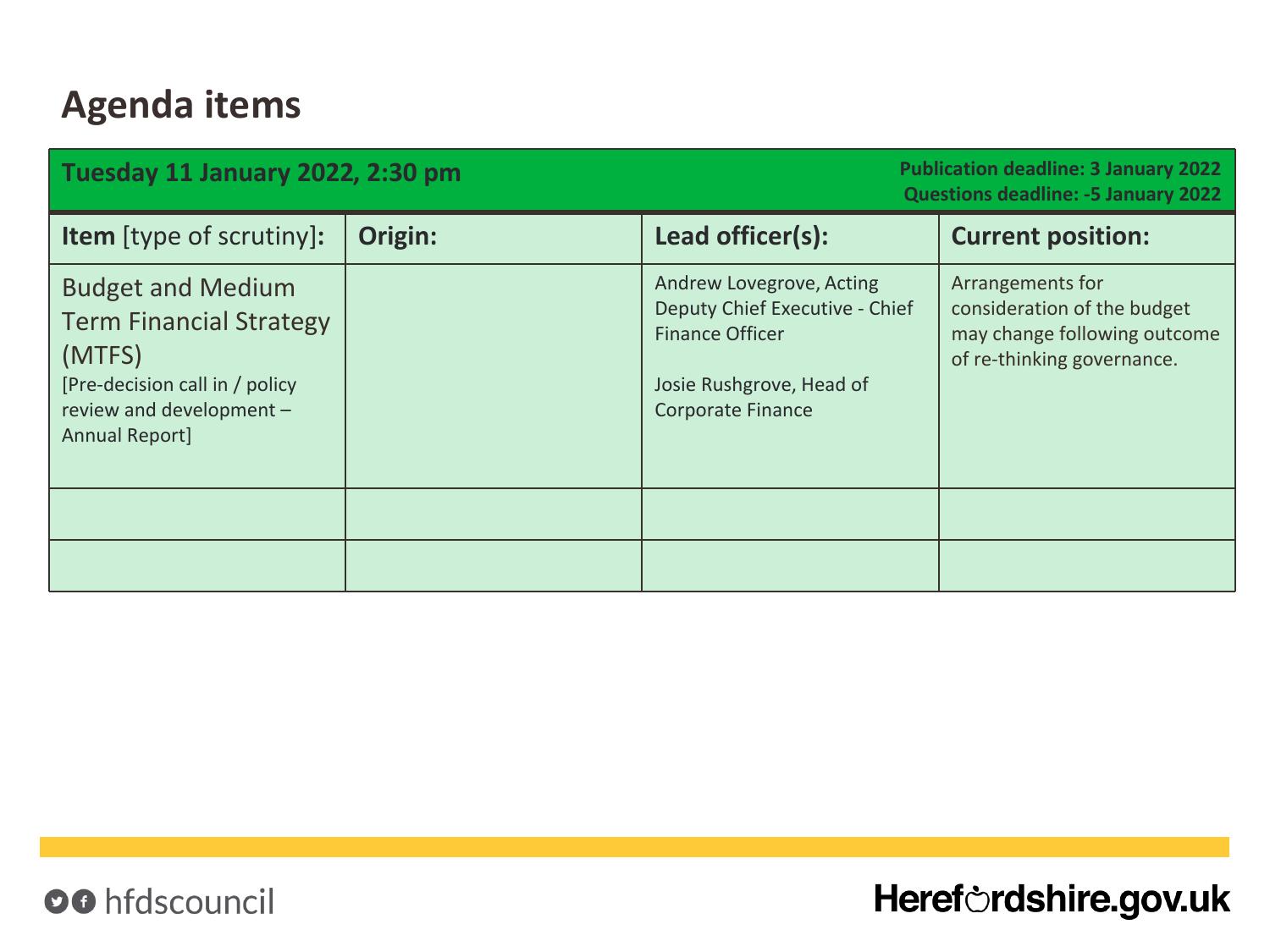| <b>Tuesday 22 March 2022, 2:30pm</b> |                                                                                                                   |                        | <b>Publication deadline: 14 March</b><br><b>Questions deadline: 16 March</b> |
|--------------------------------------|-------------------------------------------------------------------------------------------------------------------|------------------------|------------------------------------------------------------------------------|
| <b>Item</b> [type of scrutiny]:      | Origin:                                                                                                           | Lead officer(s):       | <b>Current position:</b>                                                     |
| Work programme<br>2022/23            | Standard annual item - to<br>agree the work programme<br>and meeting dates for the<br>2022/23 administrative year | Clerk to the committee |                                                                              |
|                                      |                                                                                                                   |                        |                                                                              |
|                                      |                                                                                                                   |                        |                                                                              |
|                                      |                                                                                                                   |                        |                                                                              |

OO hfdscouncil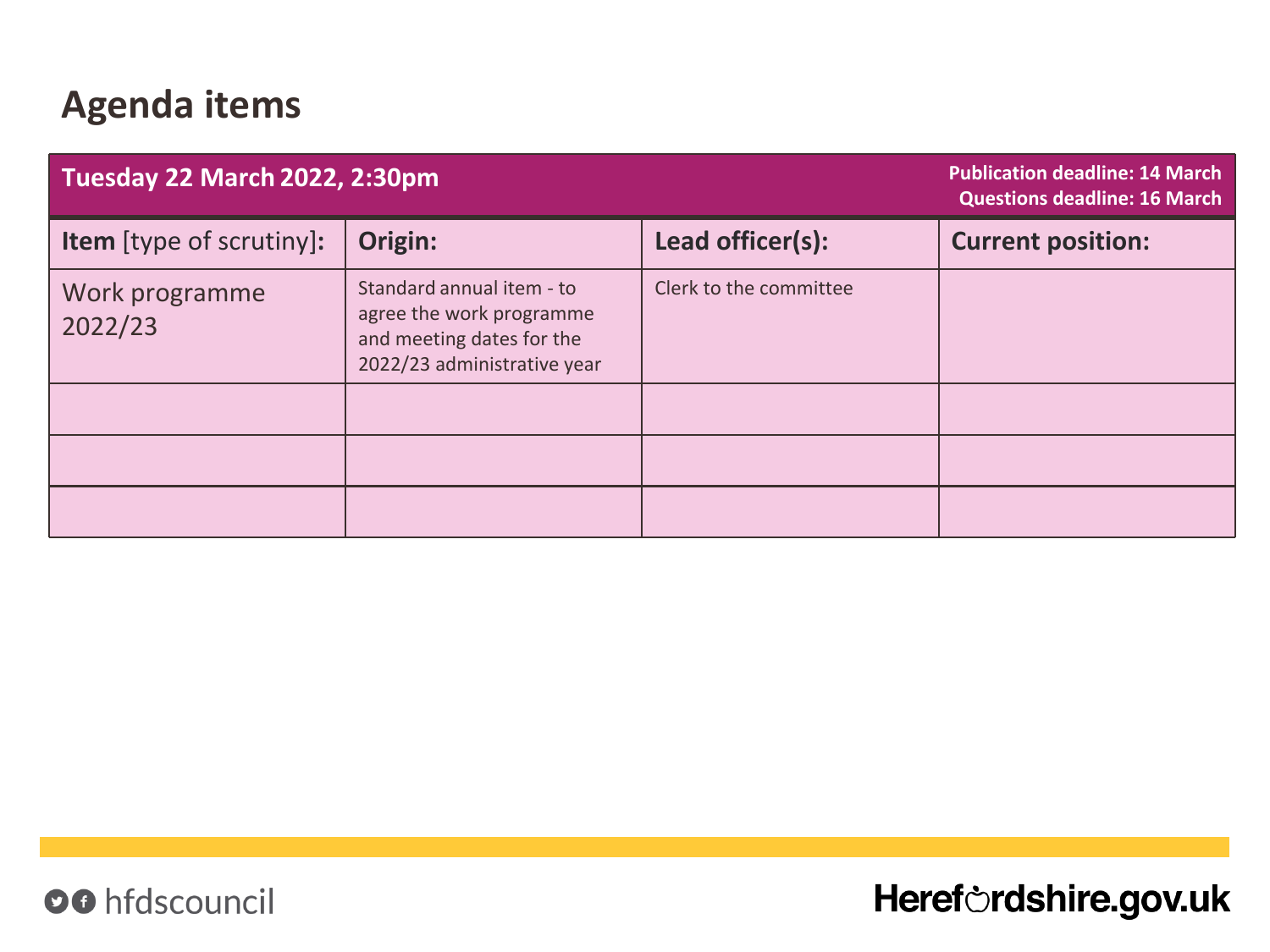# **To be scheduled and prioritised or removed (1/4)**

| <b>Potential agenda items</b>                                                                                        |                                                                                    |                                                                                                   |                                |
|----------------------------------------------------------------------------------------------------------------------|------------------------------------------------------------------------------------|---------------------------------------------------------------------------------------------------|--------------------------------|
| <b>Item</b> [type of scrutiny]:                                                                                      | Origin:                                                                            | Lead officer(s):                                                                                  | <b>Current position:</b>       |
| <b>Corporate Parenting</b><br><b>Strategy</b><br>[Performance review - Annual<br>Report]                             | Standard annual item.<br>Also focus on leaving care and<br>preparing for adulthood | Andrews Osei, Interim AD<br>Corporate Parenting Children in<br>Care and Fostering and<br>Adoption | Deferred from 27 July meeting  |
| <b>Adoption Service and</b><br><b>Fostering Service</b><br>annual reports<br>[Performance review - Annual<br>Report] | Standard annual item.                                                              | Andrews Osei, Interim AD<br>Corporate Parenting Children in<br>Care and Fostering and<br>Adoption | Deferred from 27 July meeting. |
| <b>Principal Social Worker</b><br>[Performance review - annual<br>report]                                            | Standard annual item                                                               |                                                                                                   |                                |
| <b>Health and Wellbeing</b><br>[Performance review - annual<br>report]                                               | Standard annual item                                                               |                                                                                                   |                                |

#### OO hfdscouncil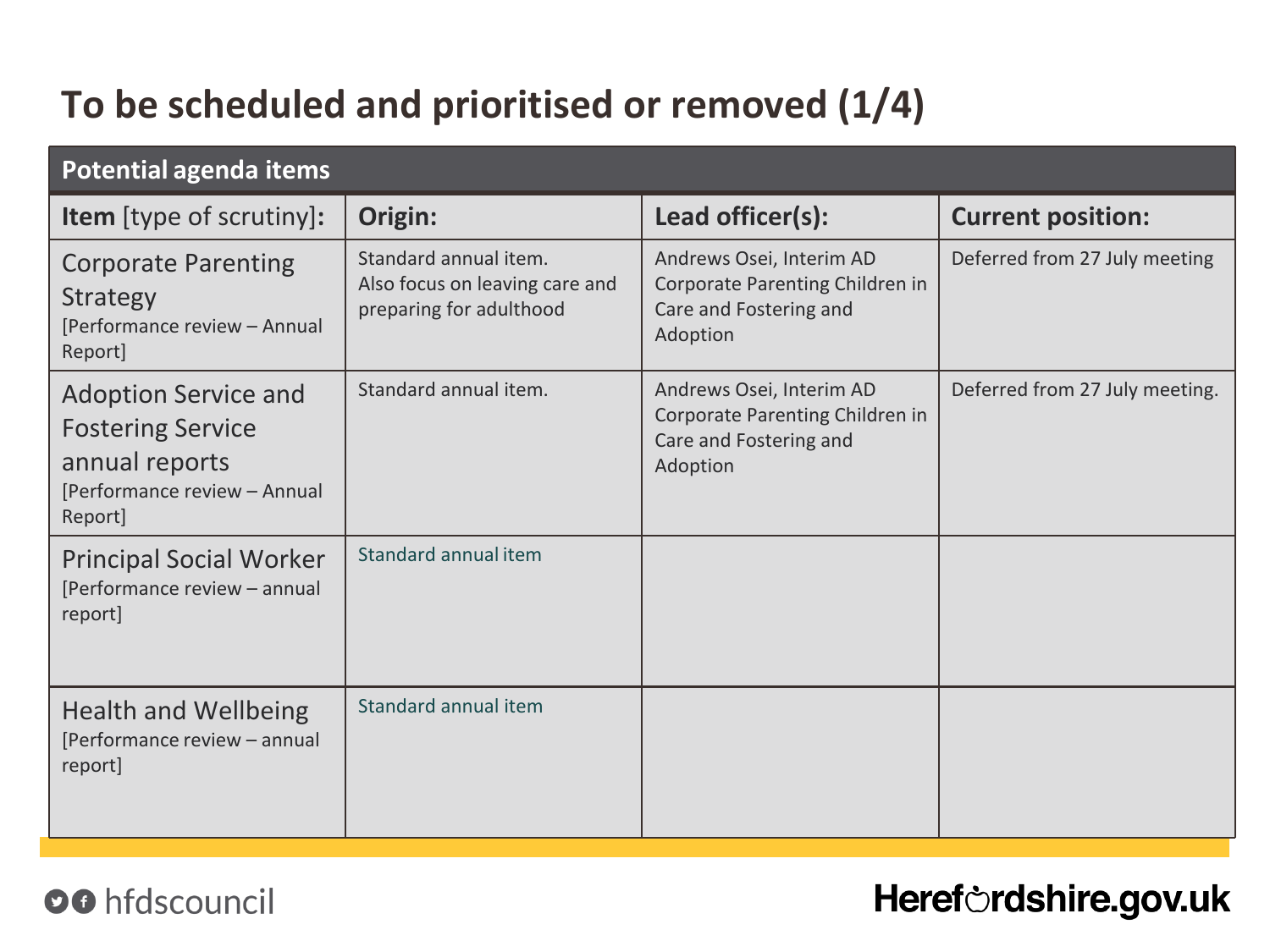# **To be scheduled and prioritised or removed (2/4)**

| Potential agenda items                                                                           |                      |                  |                                                 |
|--------------------------------------------------------------------------------------------------|----------------------|------------------|-------------------------------------------------|
| <b>Item</b> [type of scrutiny]:                                                                  | Origin:              | Lead officer(s): | <b>Current position:</b>                        |
| Complaints,<br>compliments and<br>comments report.<br>[Performance review - annual<br>report]    | Standard annual item |                  |                                                 |
| Funding routes to<br>schools and<br>governance around<br>schools funding                         |                      |                  | Requested at committee<br>meeting 30 April 2021 |
| Early years intervention<br>and prevention                                                       |                      |                  | Requested at committee<br>meeting 30 April 2021 |
| Progress report on<br>savings proposals<br>relating to foster carers<br>and sufficiency strategy |                      |                  | Requested at committee<br>meeting 30 April 2021 |

OO hfdscouncil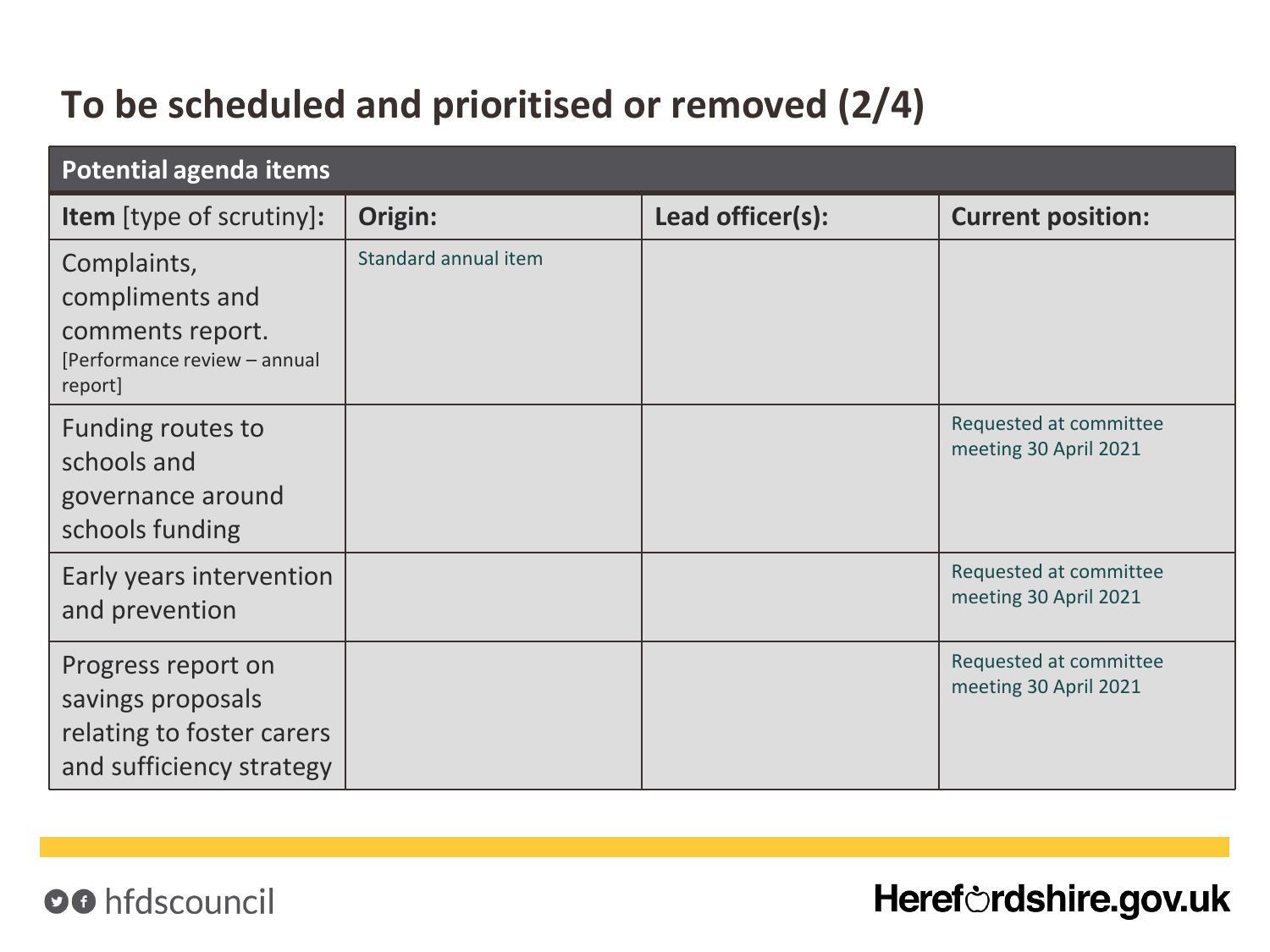# **To be scheduled and prioritised or removed (3/4)**

| Potential agenda items                |                                                                                                                                                                                                |                                                                                                       |                                                                                                             |  |
|---------------------------------------|------------------------------------------------------------------------------------------------------------------------------------------------------------------------------------------------|-------------------------------------------------------------------------------------------------------|-------------------------------------------------------------------------------------------------------------|--|
| <b>Item</b> [type of scrutiny]:       | Origin:                                                                                                                                                                                        | Lead officer(s):                                                                                      | <b>Current position:</b>                                                                                    |  |
| Mental health<br>[Performance review] | The committee received a<br>report on 23 March 2021 on<br>Children and Young People's<br>mental health. It was<br>requested that an update<br>report be presented at the<br>September meeting. | Ceri Morgan, Assistant Director<br><b>Education Development and</b><br><b>Skills</b><br>Public health | Deferred from agenda for<br>October meeting during<br>discussion of the work<br>programme on 5 August 2021. |  |
|                                       |                                                                                                                                                                                                |                                                                                                       |                                                                                                             |  |

OO hfdscouncil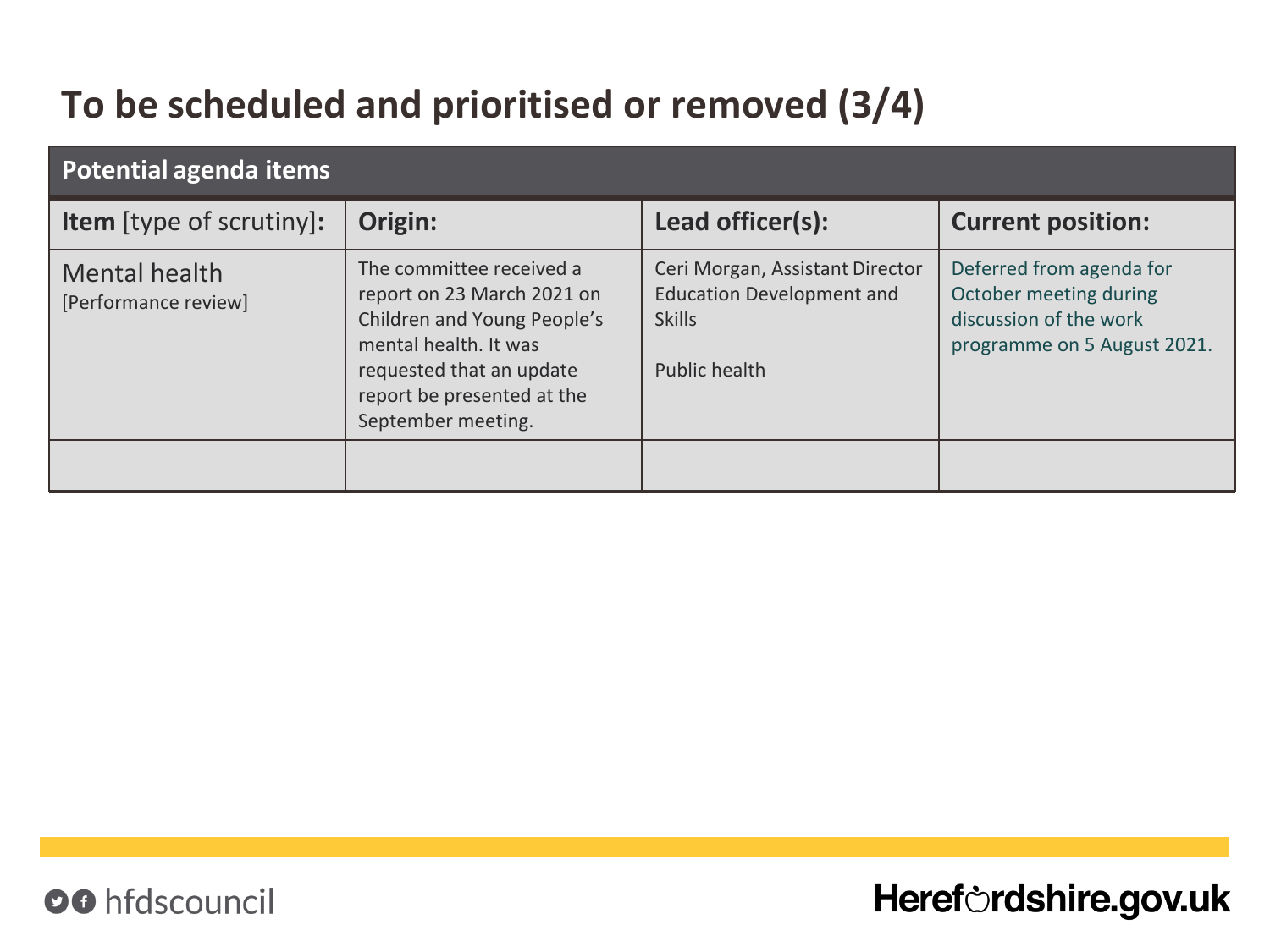# **To be scheduled and prioritised or removed (4/4)**

| <b>Potential agenda items</b>                                 |                                                                                                                                                                                                                                                                                                                                                                                                                                                                                                                           |                  |                                                                                                                    |  |
|---------------------------------------------------------------|---------------------------------------------------------------------------------------------------------------------------------------------------------------------------------------------------------------------------------------------------------------------------------------------------------------------------------------------------------------------------------------------------------------------------------------------------------------------------------------------------------------------------|------------------|--------------------------------------------------------------------------------------------------------------------|--|
| <b>Item</b> [type of scrutiny]:                               | Origin:                                                                                                                                                                                                                                                                                                                                                                                                                                                                                                                   | Lead officer(s): | <b>Current position:</b>                                                                                           |  |
| Paediatric therapies<br>T&F Report<br>[Task and Finish Group] |                                                                                                                                                                                                                                                                                                                                                                                                                                                                                                                           |                  | Scoping document approved at<br>committee meeting 30 April<br>2021. Timescales for reporting<br>back to be agreed. |  |
| Autism provision and<br>nurture hubs<br>[tbc]                 | The committee received a<br>report on 23 March 2021 on<br>the Capital Investment<br><b>Strategy 2021-2030 For</b><br><b>Specialist Settings Educating</b><br><b>Children And Young People</b><br>With Special Educational Needs<br>And Disabilities SEND. It was<br>requested that further detail<br>be presented to a future<br>meeting of increasing provision<br>offered for children with<br>autism.<br>It was agreed at the committee<br>meeting 30 April 2021 that this<br>be listed as an item to be<br>allocated. |                  |                                                                                                                    |  |

#### OO hfdscouncil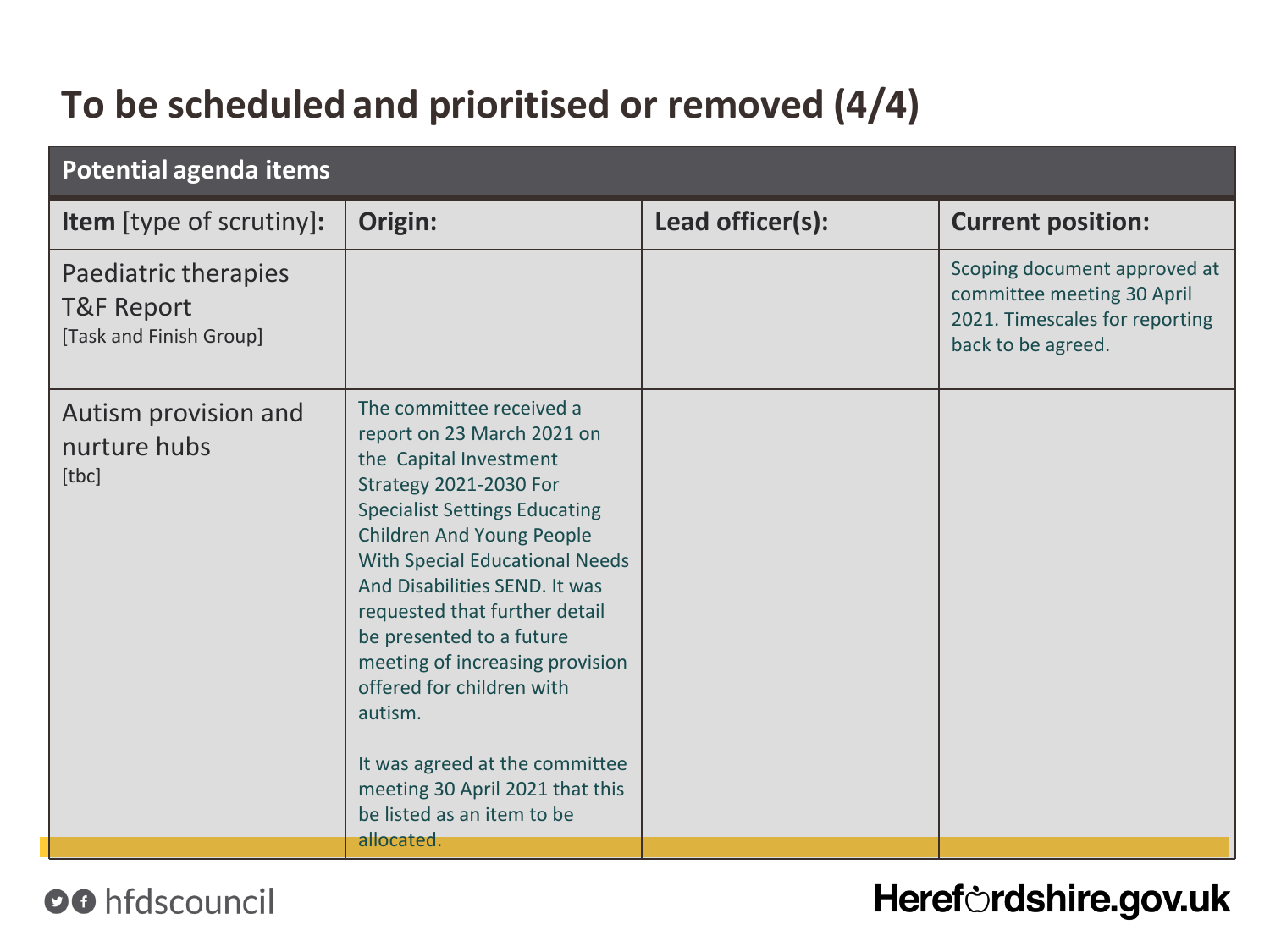# **Workshops / seminars**

| <b>Topic:</b> | Origin: | Lead officer(s): | <b>Current position:</b> |
|---------------|---------|------------------|--------------------------|
|               |         |                  |                          |
|               |         |                  |                          |
|               |         |                  |                          |

#### **Task and finish groups**

| <b>Topic:</b>                                                        | Origin: | Lead officer(s): | <b>Current position:</b>                                           |
|----------------------------------------------------------------------|---------|------------------|--------------------------------------------------------------------|
| Paediatric therapies                                                 |         |                  | Scoping document approved at<br>committee meeting 30 April<br>2021 |
| Not in Education,<br><b>Employment or</b><br><b>Training (NEETs)</b> |         |                  | T&F proposed                                                       |
|                                                                      |         |                  |                                                                    |